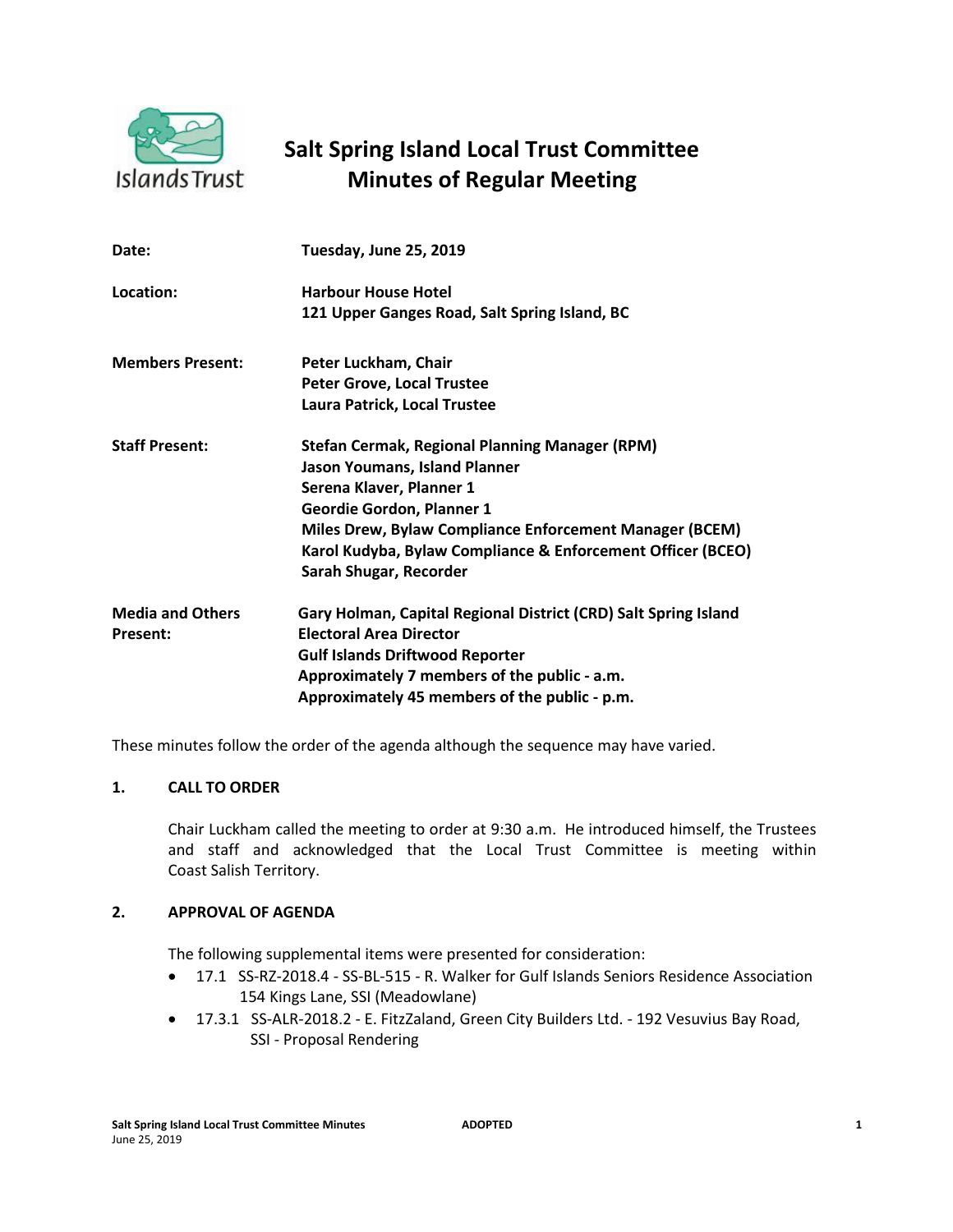The following additional items were presented for consideration:

- 17.4 SS-LCB-2019.1 Salt Spring Wild Cider 151 Sharp Road A Liquor Control and Licensing Branch Application for Lounge Endorsement - Staff Report
- 17.8 SS-DP-2019.1 and SS-HAP-2019.1 Salt Spring and Southern Gulf Islands Community Services Society - 134 McPhillips Avenue, SSI - Development Permit Application for the Construction of an Addition on the West Side of the Building – Staff Report

**By General Consent** the agenda was adopted as amended.

# **3. PREVIOUS MEETINGS**

#### **3.1 Draft Minutes of the Salt Spring Island Local Trust Committee**

**3.1.1 Draft Minutes of the May 28, 2019 SSI LTC Regular Meeting** 

**By General Consent,** the minutes of the May 28, 2019 Salt Spring Island Local Trust Committee meeting were adopted.

#### **3.1.2 Draft Minutes of the May 22, 2019 SSI LTC Special Meeting**

**By General Consent,** the minutes of the May 22, 2019 Salt Spring Island Local Trust Committee Special meeting were adopted.

# **3.1.3 SSI LTC Public Hearing Record dated May 22, 2019 - Bylaw No. 515 (154 Kings Lane, "Meadowlane")**

**By General Consent,** the Spring Island Local Trust Committee received the Public Hearing Record dated May 22, 2019.

# **3.1.4 Draft Minutes of the June 6, 2019 SSI LTC Special Meeting**

**By General Consent,** the minutes of the June 6, 2019 Salt Spring Island Local Trust Committee Special meeting were adopted.

#### **3.2 Resolutions Without Meeting Report**

The report was received.

#### **3.3 Draft Minutes of the Advisory Planning Commissions**

#### **3.3.1 Draft Minutes of the May 16, 2019 Advisory Planning Commission Meeting**

The minutes were received. Trustee Grove noted he was in attendance.

# **3.3.2 Draft Minutes of the June 13, 2019 Agricultural Advisory Planning Commission Meeting**

The minutes were received.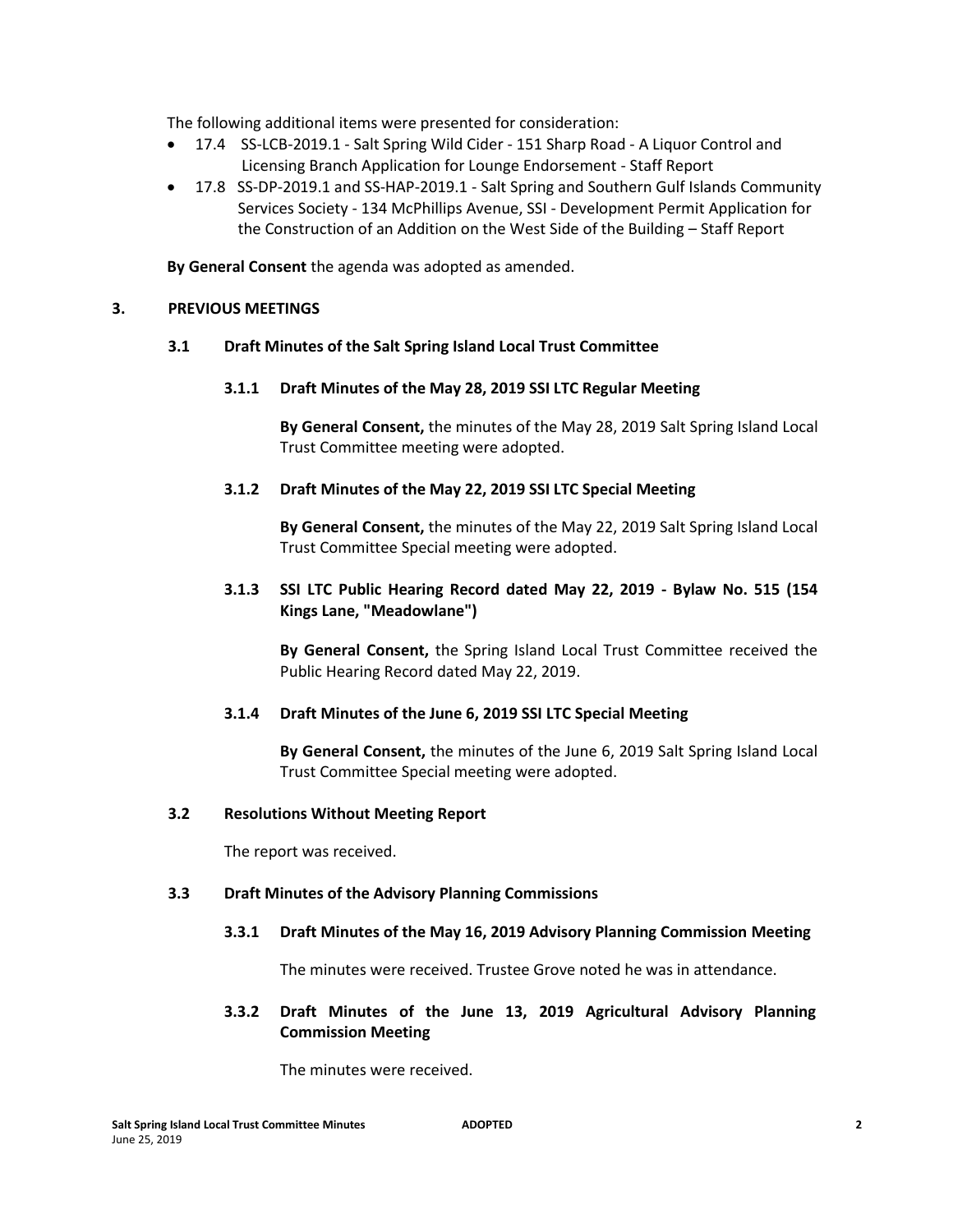# **4. PREVIOUS MEETINGS BUSINESS ARISING FROM MINUTES**

# **4.1 Follow-Up Action List**

The report was received.

# **5. COMMUNITY INFORMATION MEETING** – None

# **6. PUBLIC HEARING** – None

# **7. REPORTS**

**7.1 Policy and Standing Resolutions List**

The report was received.

# **7.2 Work Program Top Priorities Report**

The report was received.

# **7.3 Projects List**

The report was received.

# **7.4 Applications with Status Report**

The report was received.

- **7.5 Expense Report** None
- **7.6 Islands Trust Conservancy Report** None
- **7.7 Salt Spring Island Watershed Protection Alliance (SSIWPA) Coordinator's Report** None

# **8. LOCAL TRUST COMMITTEE PROJECTS**

#### **8.1 Industrial Land Uses Project - Proposed Bylaws 488, 489 and 490**

Planner Youmans presented a staff report dated June 19, 2019 regarding consideration of third reading and forwarding to Islands Trust Executive Committee for approval.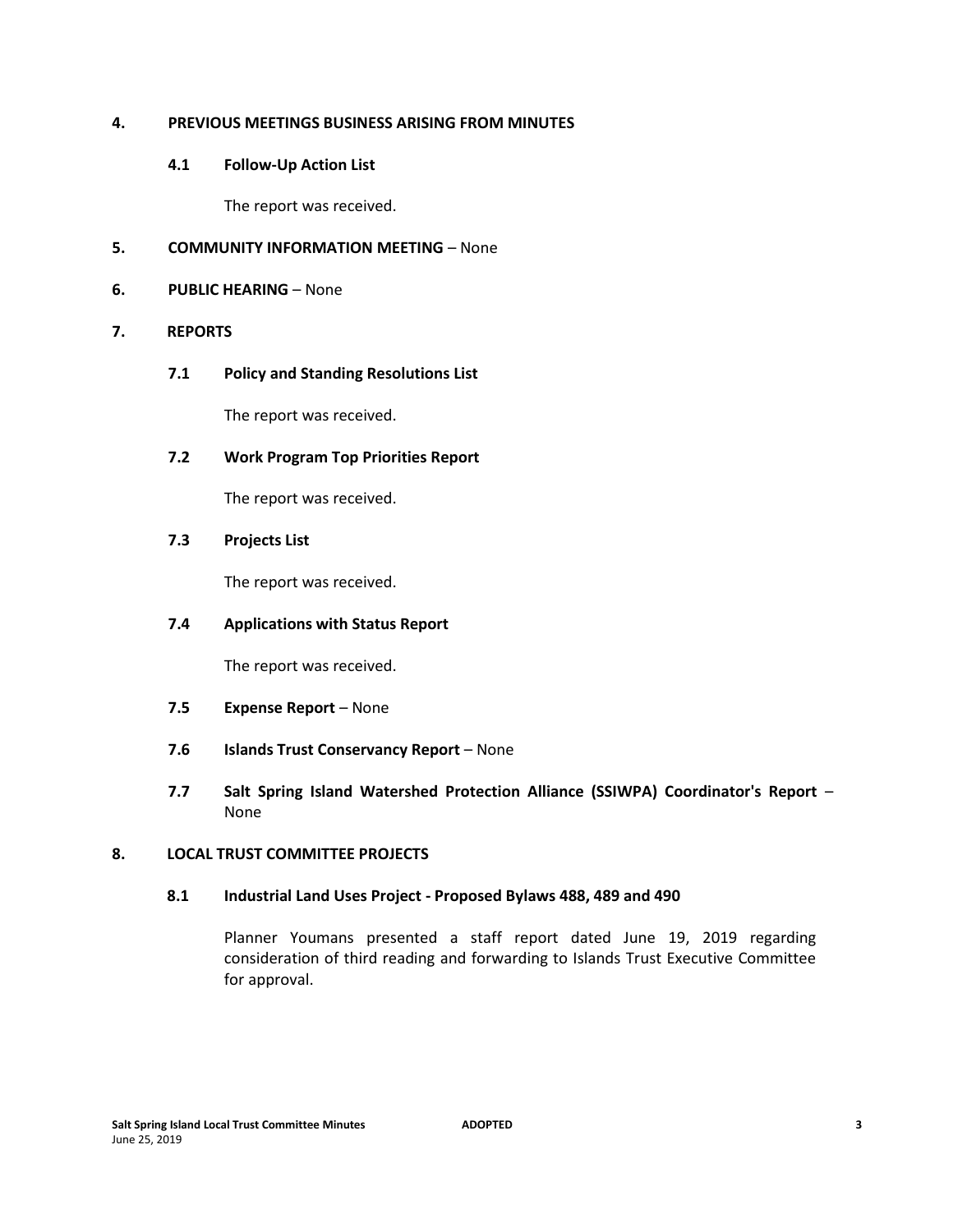## **It was MOVED and SECONDED,**

that the Salt Spring Island Local Trust Committee amend Bylaw No. 489, cited as "Salt Spring Island Land Use Bylaw, 1999, Amendment No. 1, 2016" as follows:

- 1. Zone variant General Employment 2(c) (GE2(c)), Article 11, is amended from: "Additional uses permitted under Article 11 must be set back 60 metres from the natural boundary of any water body." To: "Additional uses permitted in the GE2(c) zone must be set back 60 metres from the natural boundary of any water body."
- 2. The "Minimum setback distance from all lot lines abutting a lot used for or zoned so as to permit agriculture (metres)" is removed from Table 9.7.2.

#### **It was MOVED and SECONDED,**

that the Salt Spring Island Local Trust Committee amend the motion as follows: replace "The "Minimum setback distance from all lot lines abutting a lot used for or zoned so as to permit agriculture (metres)" is removed from Table 9.7.2." with "the Minimum setback distance from all lot lines abutting a lot that is in the Agricultural Land Reserve (15 metres)"

#### **DEFEATED**

#### **Trustee Grove and Chair Luckham OPPOSED**

#### **SS-2019-122**

#### **It was MOVED and SECONDED,**

that the Salt Spring Island Local Trust Committee amend Bylaw No. 489, cited as "Salt Spring Island Land Use Bylaw, 1999, Amendment No. 1, 2016" as follows:

- 1. Zone variant General Employment 2(c) (GE2(c)), Article 11, is amended from: "Additional uses permitted under Article 11 must be set back 60 metres from the natural boundary of any water body." To: "Additional uses permitted in the GE2(c) zone must be set back 60 metres from the natural boundary of any water body."
- 2. The "Minimum setback distance from all lot lines abutting a lot used for or zoned so as to permit agriculture (metres)" is removed from Table 9.7.2.

**CARRIED Trustee Patrick OPPOSED**

#### **SS-2019-123**

#### **It was MOVED and SECONDED,**

that Salt Spring Island Local Trust Committee Bylaw No. 488, cited as "Salt Spring Island Official Community Plan Bylaw No. 434, Amendment No. 1, 2016", be read a third time and forwarded to the Secretary of the Islands Trust for approval by Executive Committee.

#### **CARRIED**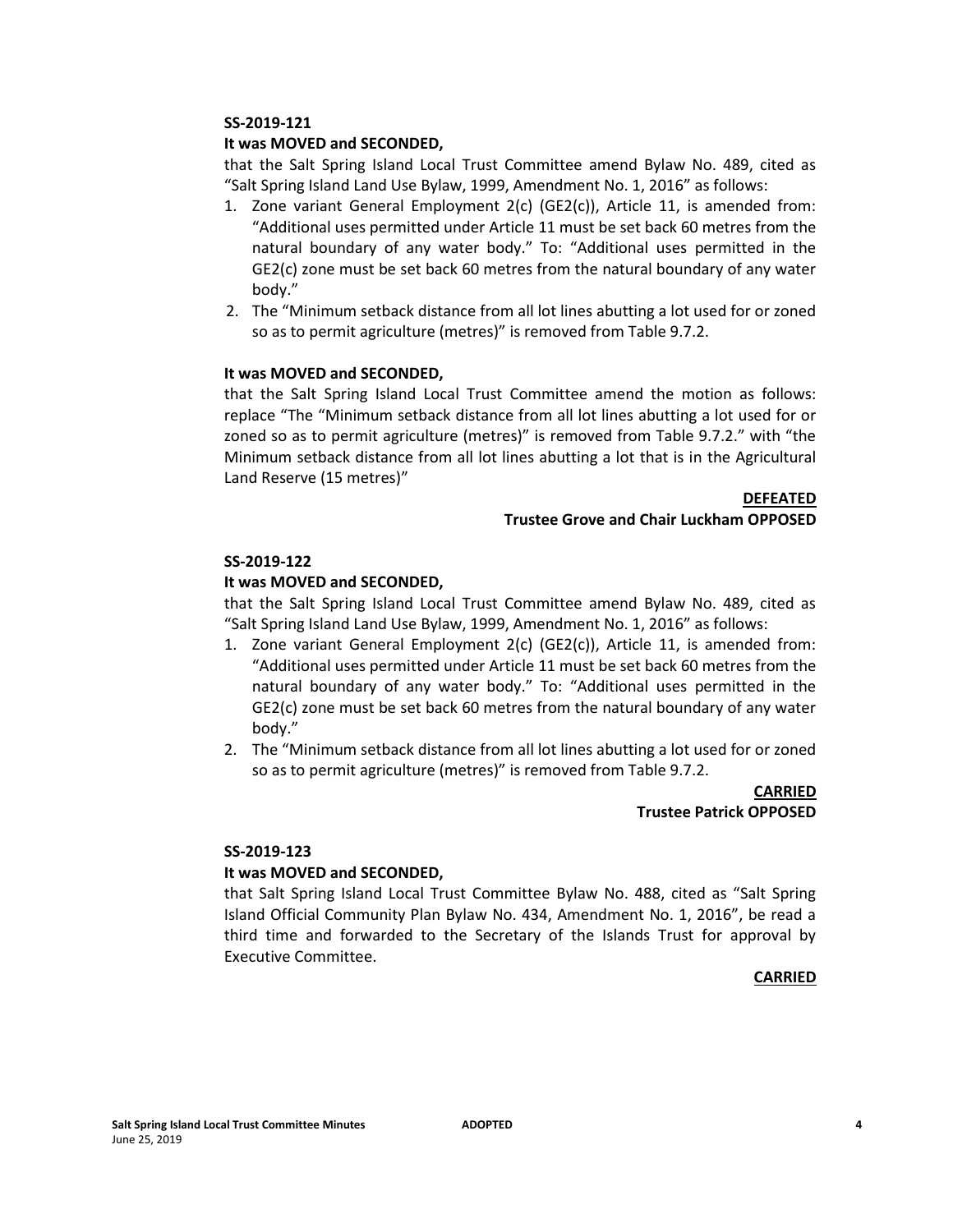## **It was MOVED and SECONDED,**

that Salt Spring Island Local Trust Committee Bylaw No. 489, cited as "Salt Spring Island Land Use Bylaw, 1999, Amendment No. 1, 2016", be read a third time as amended and forwarded to the Secretary of the Islands Trust for approval by Executive Committee.

## **CARRIED**

#### **SS-2019-125**

#### **It was MOVED and SECONDED,**

that Salt Spring Island Local Trust Committee Bylaw No. 490, cited as "Salt Spring Island Land Use Bylaw, 1999, Amendment No. 2, 2016", be read a third time and forwarded to the Secretary of the Islands Trust for approval by Executive Committee.

**CARRIED**

#### **SS-2019-126**

# **It was MOVED and SECONDED,**

that Salt Spring Island Local Trust Committee Bylaw No 488, cited as "Salt Spring Island Official Community Plan Bylaw No. 434, Amendment No. 1, 2016", be forwarded to the Minister of Municipal Affairs and Housing for Review following approval by Executive Committee.

#### **CARRIED**

#### **8.2 Ganges Village Area Planning - Harbourwalk**

Planner Youmans presented a staff report dated June 18, 2019 regarding Ganges Harbourwalk – Statutory Right-of-Way application.

#### **SS-2019-127**

# **It was MOVED and SECONDED,**

that the Salt Spring Island Local Trust Committee agree to assign its Statutory Rightof-Way application for the Ganges Harbourwalk (Crown Land File No. 1414835) to the Capital Regional District (CRD) at such time as the CRD is willing to administer it.

#### **CARRIED**

# **9. CORRESPONDENCE**

**9.1 J. Milsom, on behalf of Salt Spring Island Chamber of Commerce, to the LTC, Dated May 27, 2019 - Concerning Bylaw Enforcement within the Tourism Sector** 

The correspondence was received.

**9.2 A. George, Fire Chief Salt Spring Island Fire Rescue to LTC, Dated May 30, 2019 - Concerning Addition of Wildfire Hazard Development Permit Area** 

The correspondence was received.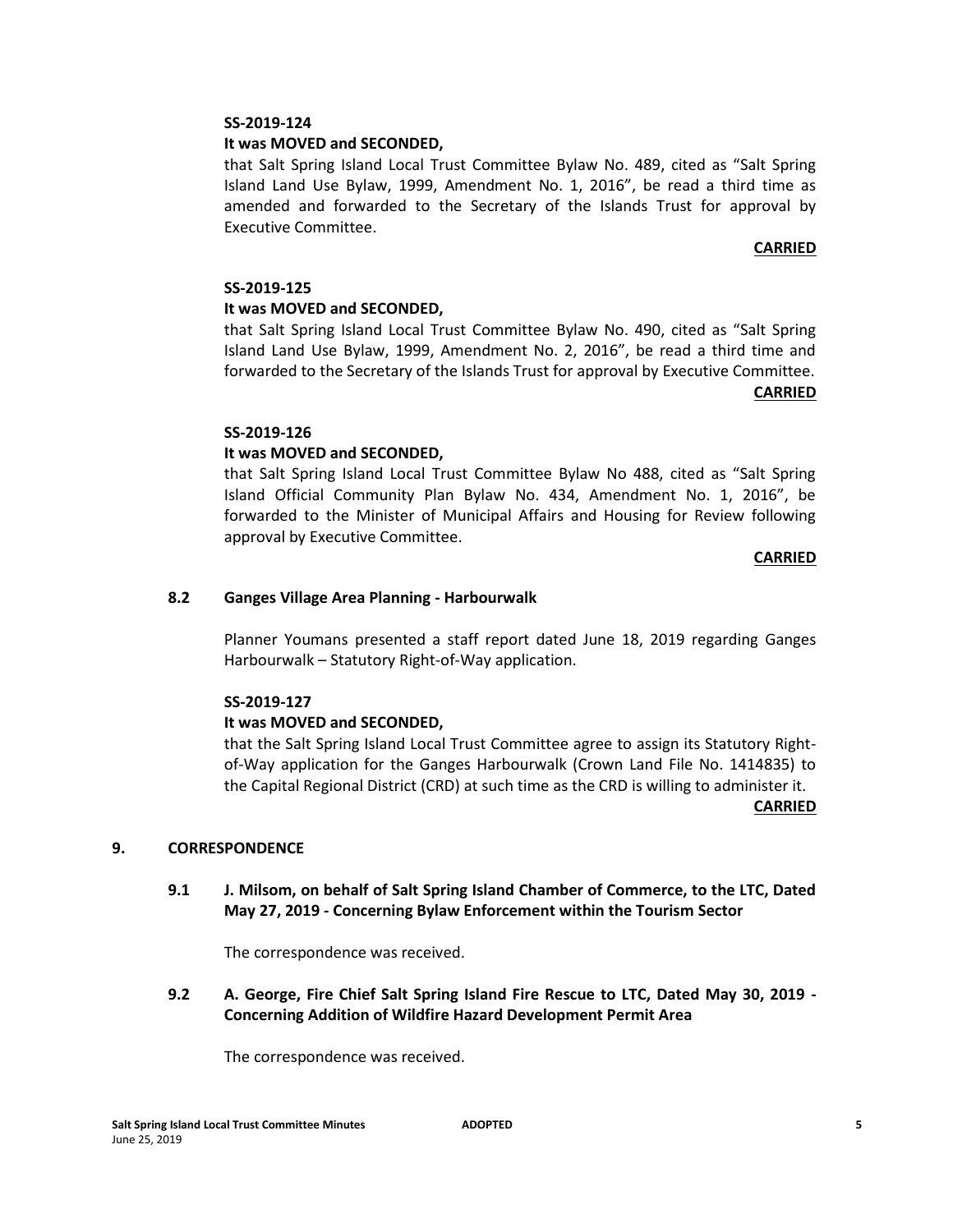## **It was MOVED and SECONDED,**

that the Salt Spring Island Local Trust Committee direct staff to respond to Fire Chief George thanking him for the letter dated May 30, 2019 and advise that the Local Trust Committee would like to meet regarding matters of mutual interest.

#### **CARRIED**

**9.3 J. Brooks, Executive Director Planning and Land Use Management Branch to J. Bradley, cc. LTC et al, Dated May 27, 2019 - Concerning Tree Clearing on Salt Spring Island** 

The correspondence was received.

**9.4 J. Brooks, Executive Director Planning and Land Use Management Branch to D. Wilson, cc. LTC et al, Dated May 27, 2019 - Concerning Tree Clearing on Salt Spring Island** 

The correspondence was received.

**9.5 F. Carlin, Chair, Salt Spring Island Community Economic Development Commission (CEDC) to LTC, et al., Dated May 30, 2019 - Concerning Positive Community Response to Call Out for Comprehensive Strategic Planning for SSI Villages** 

The correspondence was received.

**9.6 Salt Spring Accommodation Group to LTC, Dated June 17, 2019 - Concerning Bylaw Enforcement Actions and SSILTC Standing Resolution SS-2017-120**

The correspondence was received.

#### **SS-2019-129**

#### **It was MOVED and SECONDED,**

that the Salt Spring Island Local Trust Committee request staff to respond to the letter from the Salt Spring Accommodation Group to LTC, Dated June 17, 2019 and the Local Trust Committee look forward to working cooperatively with the Salt Spring Accommodation Group on any bylaw revisions as we move forward.

#### **CARRIED**

#### **SS-2019-130**

#### **It was MOVED and SECONDED,**

that the Salt Spring Island Local Trust Committee request staff to provide a report regarding options relating to short term vacation rentals and Salt Spring Island Local Trust Committee Standing Resolution SS-2017-120.

**CARRIED**

#### **10. OTHER BUSINESS**

#### **10.1 New Business**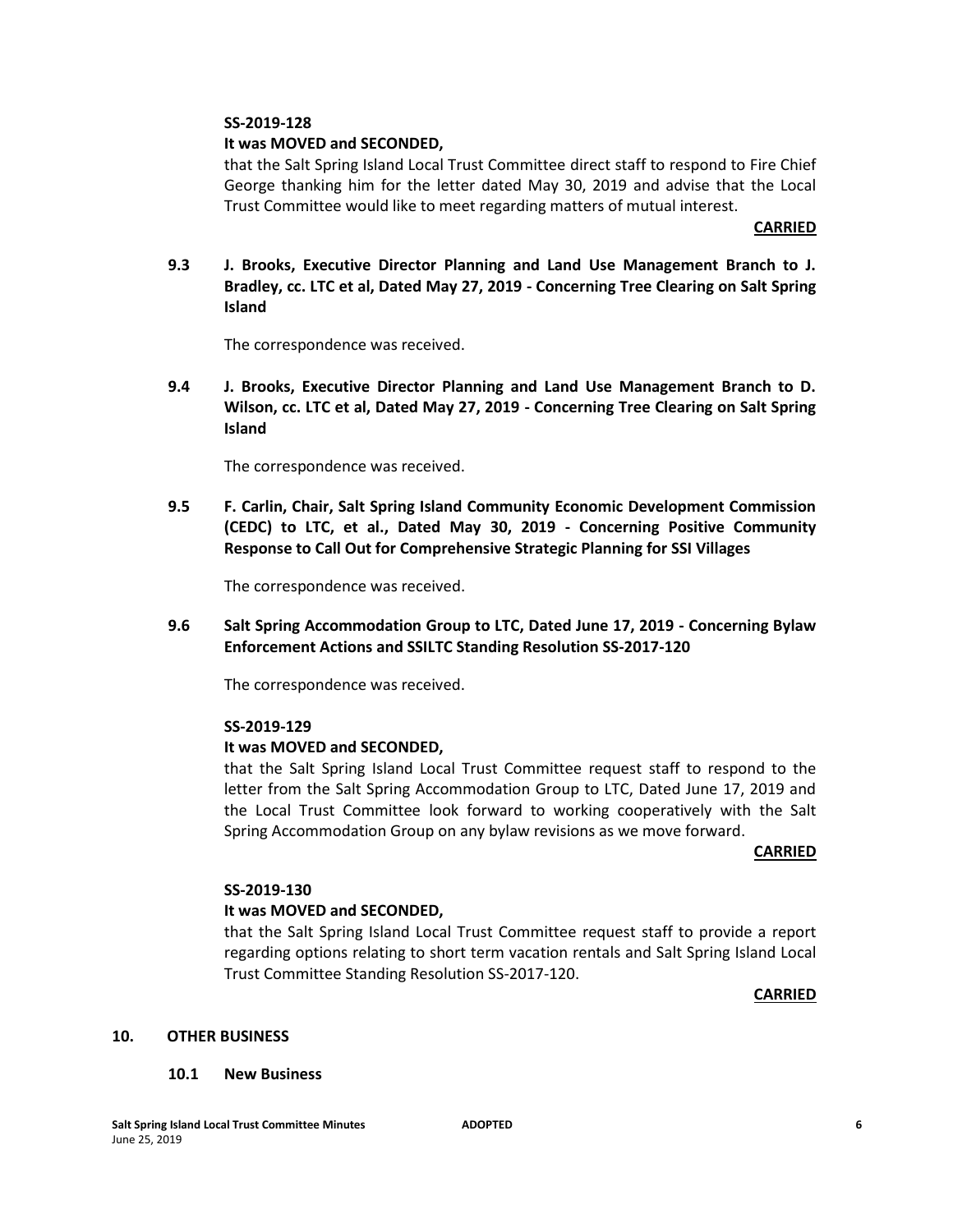# **10.1.1 Executive Summary and Project Update for Proposed New Outfall Location in Satellite Channel - Stage 2 Environmental Impact Study**

Judith Cullington presented a Powerpoint presentation regarding the second stage of an Environmental Impact Study (EIS) for the proposed relocation of the Duncan/North Cowichan Joint Utility Board (JUB) Sewage Treatment Plant (STP) outfall to marine waters from the current location in Cowichan River. Clay Reitsma spoke to the project via telephone conferencing.

It was noted the Salt Spring Island Local Trust Committee requested G3 Consulting Ltd. to hold a public information meeting on Salt Spring Island regarding the proposed new outfall location.

# **11. CLOSED MEETING**

# **11.1 Motion to Close the Meeting**

# **SS-2019-131**

At 10:55 a.m., **It was MOVED and SECONDED** that the Salt Spring Island Local Trust Committee close this meeting to the public subject to Community Charter Section 4, Division 3, Section 90(1):

(f) law enforcement, if the council considers that disclosure could reasonably be expected to harm the conduct of an investigation under or enforcement of an enactment and that staff be invited to remain.

#### **CARRIED**

# **11.2 Motion to Open the Meeting**

# **SS-2019-132**

At 11:38 a.m., **It was MOVED and SECONDED,** that the Salt Spring Island Local Trust Committee re-open this meeting to the public subject to Section 89 of the Community Charter.

# **CARRIED**

# **11.3 Rise and Report** – None

The meeting recessed for lunch at 11:38 a.m. and reconvened at 12:01 p.m.

# **12. TRUSTEE REPORTS**

Trustee Grove reported he attended meetings with the following: the Financial Planning Committee, several community members regarding short term vacation rentals (STVRs), the Ministry of Forests, Lands, Natural Resource Operations and Rural Development (FLRNORD) and the Ganges Marina property owners regarding the Ganges Harbourwalk; and the BC Housing Council. Trustee Grove attended Trust Council on Galiano Island and a Local Trust Committee Community Information Meeting regarding the LEAF Compassion Inc. application to permit retail cannabis sales. Trustee Grove spoke to the need to protect and manage trees in the Local Trust Area.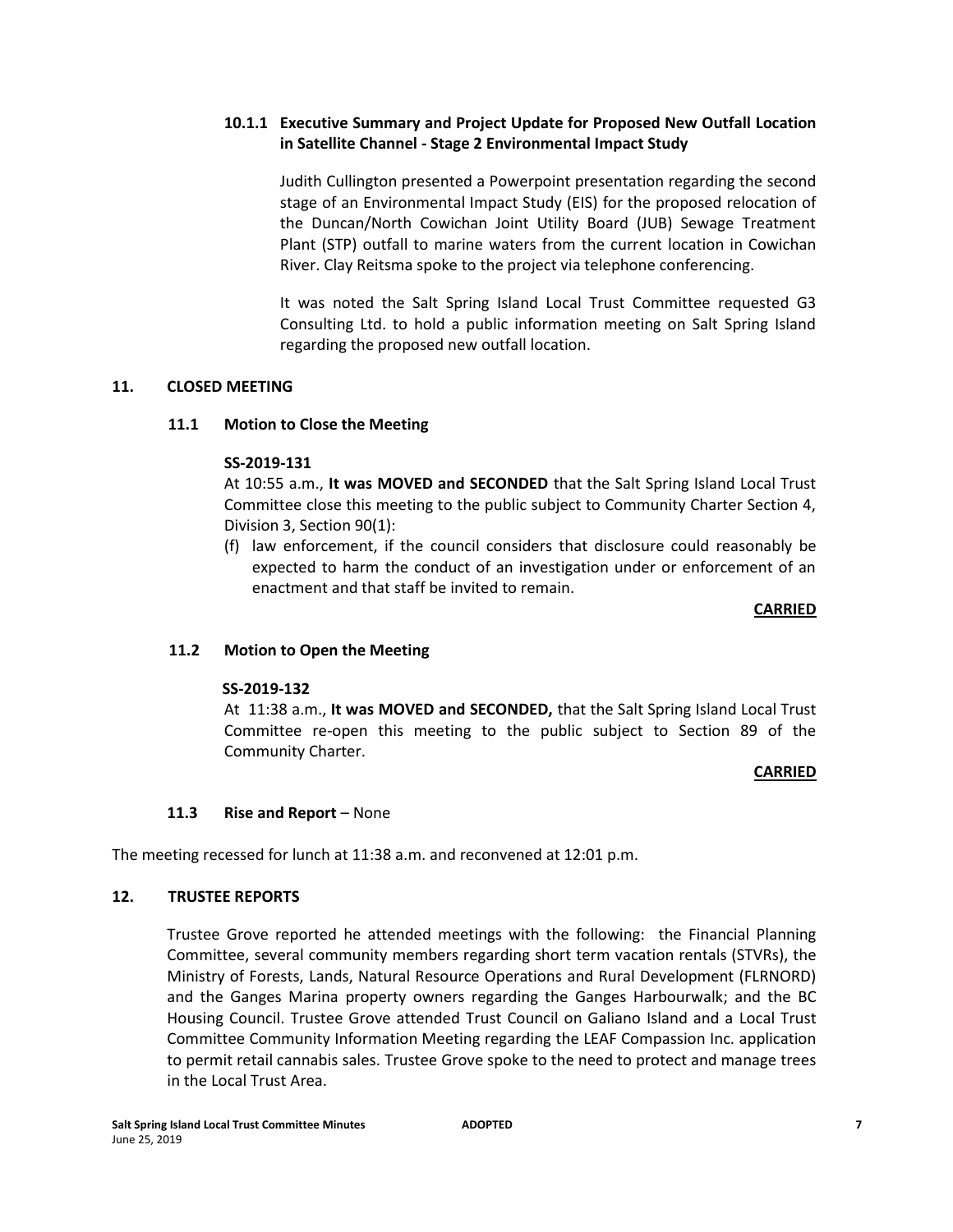Trustee Patrick reported she attended meetings with the following: the North Pender Island Local Trust Committee; the Thetis Island Local Trust Committee; and several community members regarding short-term vacation rentals (STVRs). Trustee Patrick attended meetings with BC Housing and CRD Regional Housing regarding homelessness, the potential for a year round "in from the cold" shelter and with several affordable housing project proponents on Salt Spring Island. Trustee Patrick reported she is a Salt Spring Island Water Preservation Society Freshwater Catalogue project volunteer. Trustee Patrick acknowledged several delegations from Salt Spring Island attended Trust Council on Galiano Island and noted the Ministry of Forests, Lands, Natural Resource Operations and Rural Development (FLRNORD) Private Managed Forest Land Program Review opportunity for public comment closes on July 22, 2019.

# **13. CHAIR'S REPORT**

Chair Luckham reported the following highlights from Trust Council on Galiano Island: Trust Council Visions 2099, a climate change initiative following the Islands Trust declaration of a climate emergency, amendments to the Islands Trust Act; a request to the Ministry of Forests, Lands, Natural Resource Operations and Rural Development (FLRNORD) to amend the Private Managed Forest Land (PMFL) Act; a request to the Connected Coast fibre-optic cable initiative to include the Southern Gulf Islands in the proposed Connected Coast plan. Chair Luckham reported he presented concerns regarding vessel traffic, vessel safety and oil spill prevention to the Roberts Bank Terminal 2 public consultation panel. Chair Luckham acknowledged the Local Trust Committee is meeting within Coast Salish Territory and noted the Local Trust Committee is committed to working with First Nation neighbours.

# **14. CRD DIRECTOR'S REPORT**

Capital Regional District (CRD) Electoral Area Director Gary Holman reported he attended a meeting with the Ministry of Forests, Lands, Natural Resource Operations and Rural Development (FLRNORD) and the Ganges Marina property owners regarding the Ganges Harbourwalk and acknowledged the Local Trust Committee for the agreement to assign the Ganges Harbourwalk Statutory Right-of-Way (SROW) application to the CRD. CRD Director Holman reported gas tax funds will be allocated to additional design plans of the Ganges Harbourwalk project, the Salt Spring Island Climate Action Plan update, the SSI Area Farm Plan update and for completion of The Root, a Salt Spring Island Agricultural Alliance produce facility on Beddis Road. CRD Director Holman reported the Salt Spring Island Watershed Protection Alliance (SSIWPA) will meet regarding committee membership, SSIWPA's strategic plan and the possibility of SSIWPA becoming a CRD service to broaden the ability to access funding. The Honourable Steve Clark, Minister of Municipal Affairs and Housing will visit Salt Spring Island in July 2019 concerning a Salt Spring Commons affordable housing project announcement. The CRD is working towards completion of phase one of the North Ganges Transportation Plan (NGTP) and beginning work on the Booth Canal Road to the Central intersection pathway project. The Salt Spring Island Transportation Commission will have a strategic planning session to consider pathway and transit improvements. Director Holman is considering funding improvements to Mahon Hall, one of Salt Spring Island's oldest heritage buildings.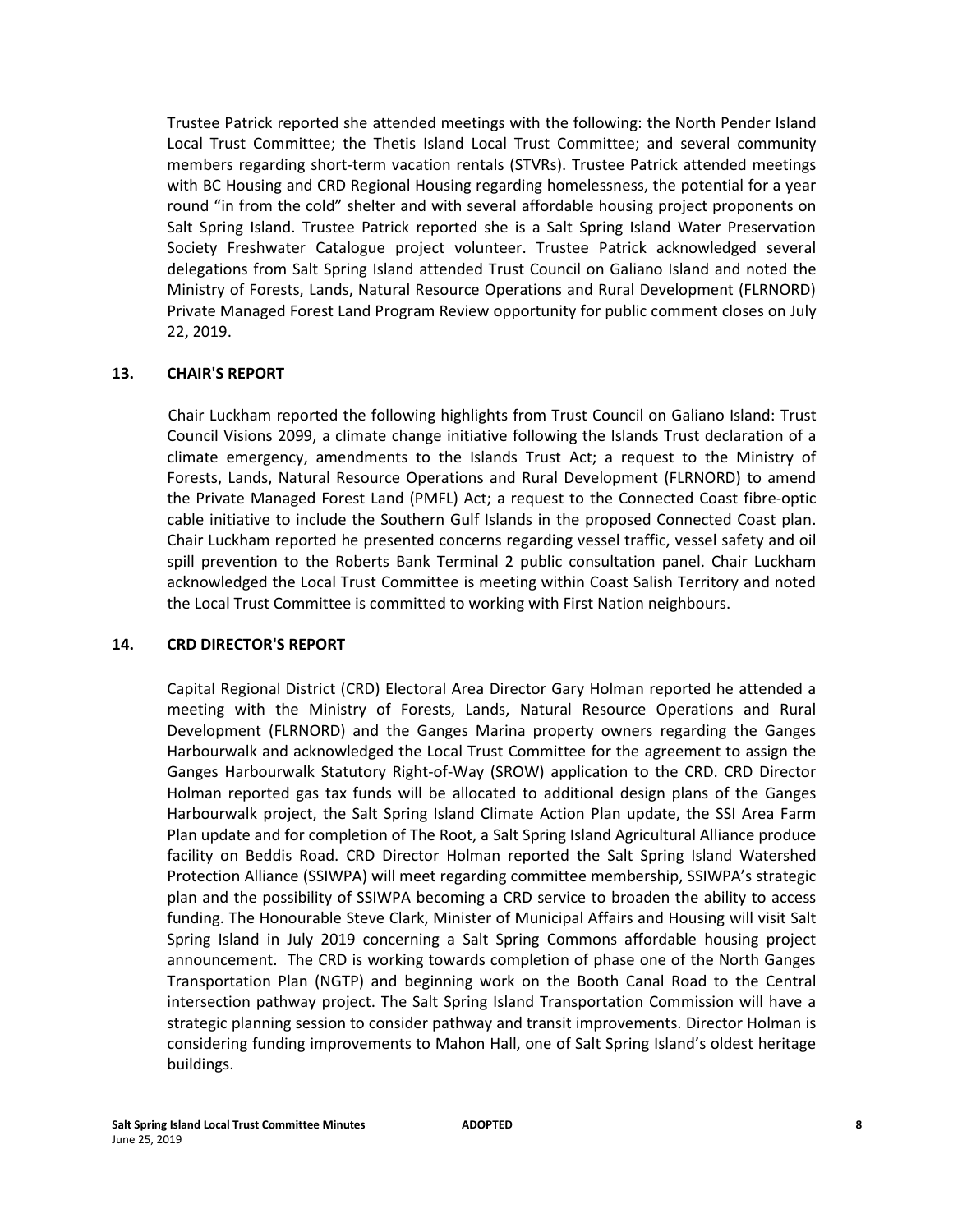#### **15. DELEGATIONS**

# **15.1 Dr. Martin Pall & Dr. Timothy Schoechle - Concerning the Effects of 5G and a Community- Owned Wired Fibre Optic Network**

Martin Pall spoke to non-thermal effects of electromagnetic fields (EMF) and 5G technologies. Timothy Schoechle spoke to the benefits of a community owned wired fibre optic network and submitted a document entitled "Re-Inventing Wires: The Future of Landlines and Networks."

# **16. TOWN HALL AND QUESTIONS**

Chair Luckham opened the Town Hall at 12:33 p.m.

A member of the public expressed concerns regarding effects of electromagnetic frequency (EMF) radiation including security and privacy concerns.

A member of the public expressed concerns regarding a microcell policy in the Islands Trust Area, the siting of the proposed CREST antenna tower, the use of wireless transmitters in the Connected Coast initiative and submitted a document entitled, "Let's Connect Salt Spring and Safe G – A Safe Alternative to Harmful 5G Wireless."

A member of the public expressed concerns regarding the effects of 5G - electromagnetic frequency (EMF) radiation and requested the Salt Spring Island Local Trust Committee to support a community owned fibre-optic network for Salt Spring Island.

A member of the public expressed concerns regarding effects of electromagnetic frequency (EMF) radiation and requested the Salt Spring Island Local Trust Committee to adopt a 500 meter setback for antenna tower siting.

A member of the public expressed concerns regarding effects of electromagnetic frequency (EMF) radiation including health concerns and requested the Salt Spring Island Local Trust Committee to adopt an antenna siting protocol based on the precautionary principle.

A member of the public expressed concerns regarding application SS-ALR-2019.1 at 641 Fulford-Ganges Road.

A member of the public expressed concerns regarding effects of electromagnetic frequency (EMF) radiation including public consultation and industry safety standards.

A member of the public expressed concerns regarding effects of electromagnetic frequency (EMF) radiation and asked the Salt Spring Island Local Trust Committee to set an environmental standard for EMF radiation for Salt Spring Island.

A member of the public expressed concerns regarding Bylaw No. 355, the proactive enforcement of short-term vacation rentals (STVRs) and submitted a written submission entitled, "Bylaw 355 needs a complete rewrite."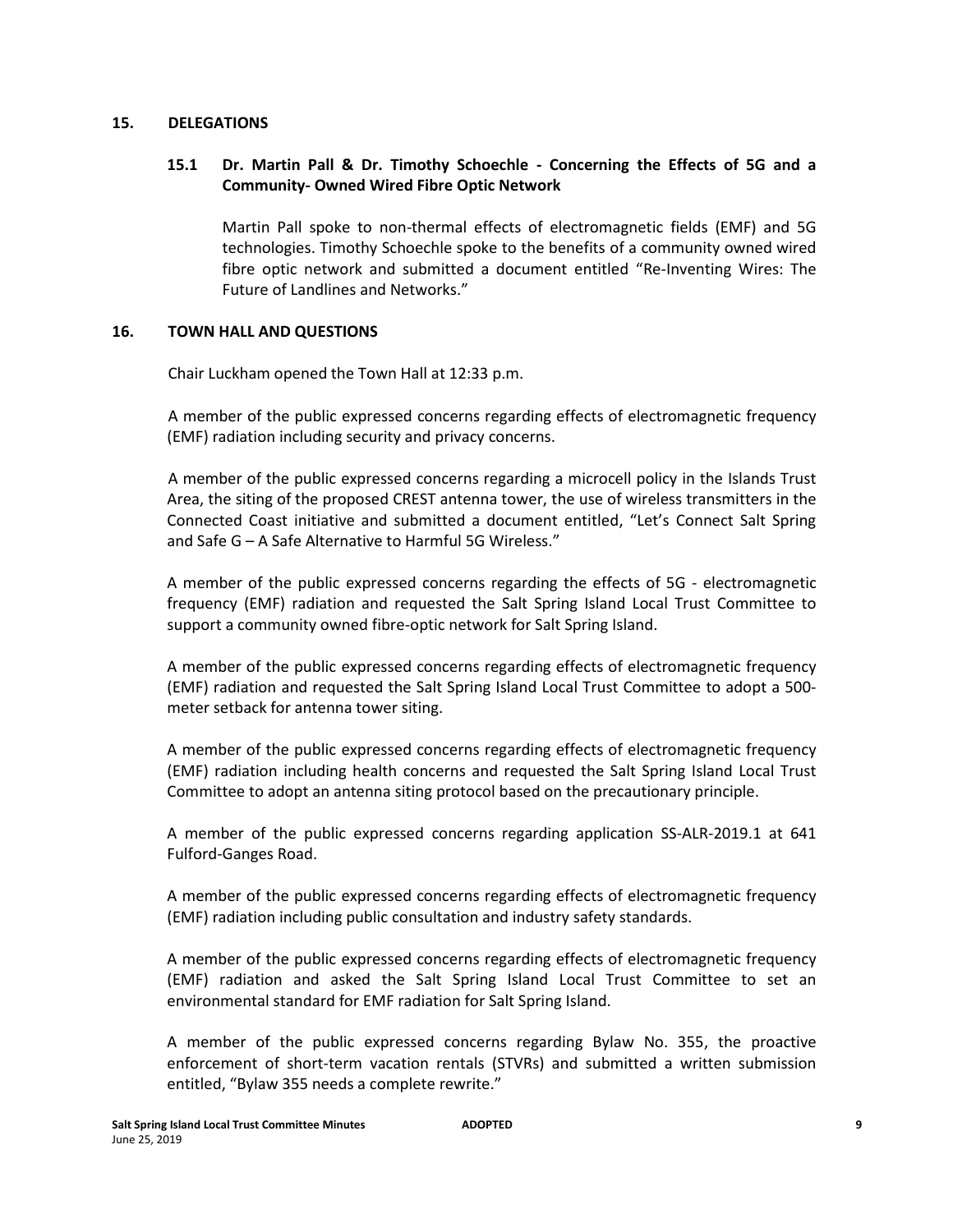## **17. APPLICATIONS and REFERRALS**

# **17.1 SS-RZ-2018.4 - SS-BL-515 - R. Walker for Gulf Islands Seniors Residence Association - 154 Kings Lane, SSI (Meadowlane)**

RPM Cermak presented a staff report dated June 19, 2019 regarding an amendment of Salt Spring Island Land Use Bylaw No.515 (SS-BL-515) Zone R12 (a).

Representative of the applicant Janet Smith spoke to the application.

#### **SS-2019-133**

# **It was MOVED and SECONDED,**

that Salt Spring Island Local Trust Committee Bylaw No. 515, cited as "Salt Spring Island Land Use Bylaw, 1999, Amendment No. 3, 2018", be read a third time.

#### **CARRIED**

# **SS-2019-134**

# **It was MOVED and SECONDED,**

that the Salt Spring Island Local Trust Committee direct staff to amend Bylaw No. 515, cited as "Salt Spring Island Land Use Bylaw, 1999, Amendment No. 3, 2018", to specify that:

- 1. dental and medical office services for a maximum of 12 medical practitioners and two dwelling units be exclusively permitted in the existing building and immediately surrounding area and that,
- 2. a seniors' supportive housing complex and service club be permitted on the remaining lot.

#### **CARRIED**

# **17.2 SS-RZ-2018.4 - R. Walker for Gulf Islands Seniors Residence Association - 154 Kings Lane, SSI (Meadowlane)**

RPM Cermak presented a staff report dated June 10, 2019 regarding a Cost Recovery Agreement for Legal Services Review of Housing Agreement.

Applicant Richard Walker spoke to the application.

#### **SS-2019-135**

# **It was MOVED and SECONDED,**

that the Salt Spring Island Local Trust Committee endorse staff entering into a Cost Recovery Agreement with Gulf Islands Seniors Residence Association for purposes of a legal services review of the draft housing agreement (SS-RZ-2018.4).

#### **CARRIED**

# **17.3 SS-ALR-2018.2 - E. FitzZaland, Green City Builders Ltd. - 192 Vesuvius Bay Road, SSI**

# **17.3.1 SS-ALR-2018.2 - E. FitzZaland, Green City Builders Ltd. - 192 Vesuvius Bay Road, SSI - Proposal Rendering**

Planner Klaver presented a staff report dated June 18, 2019 regarding a Soil & Deposit Application in the Agricultural Land Reserve.

Resolution SS-2019-133 was rescinded at the SS LTC Regular Meeting of November 26, 2019 through Resolution SS-2019-257.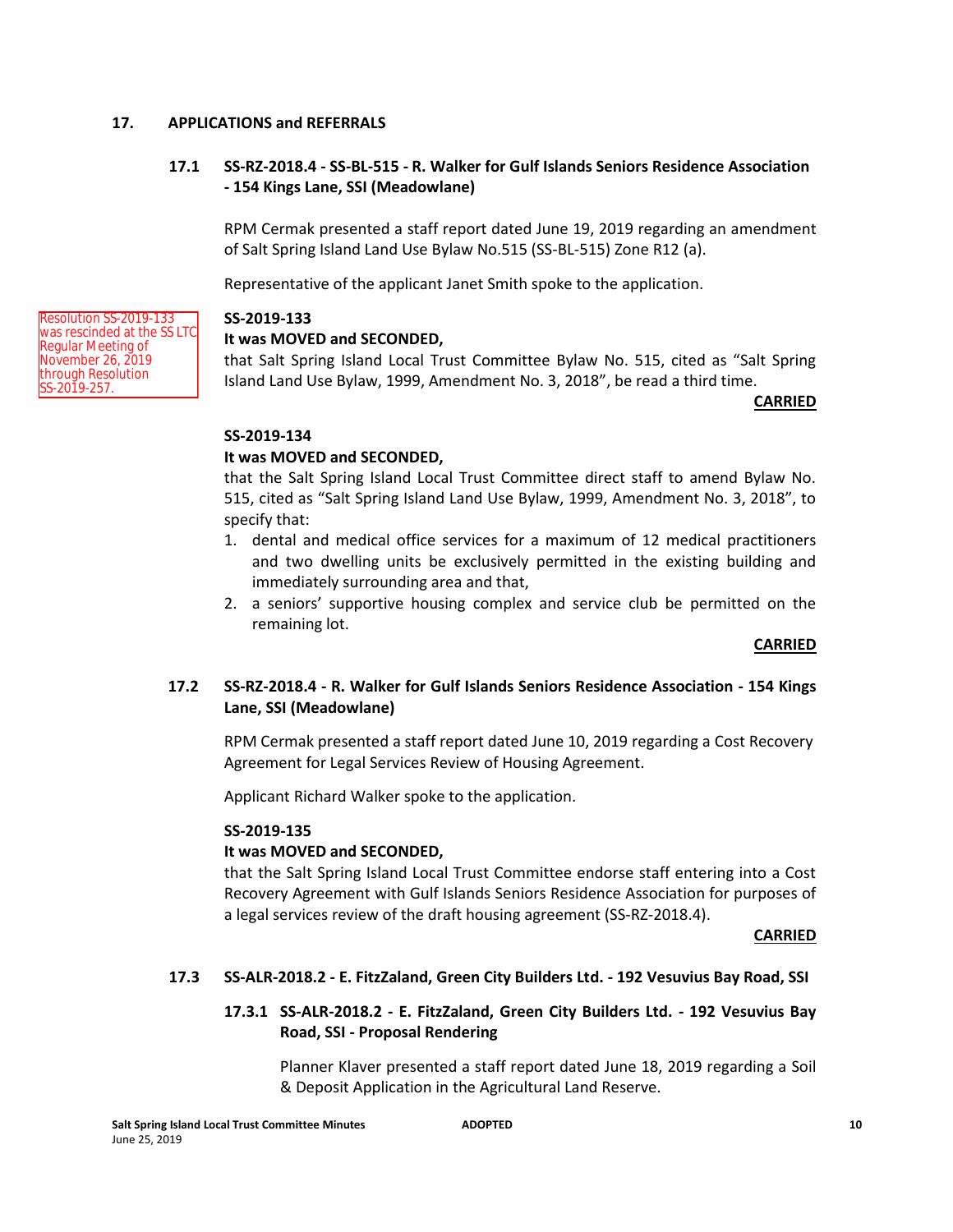Applicant Elizabeth FitzZaland spoke to the application.

## **SS-2019-136**

# **It was MOVED and SECONDED,**

that the Salt Spring Island Local Trust Committee request staff to forward SS-ALR-2018.2 to the Agricultural Land Commission with support and with the following comments:

- 1. The proposed use is considered to be the highest and best farm use for the existing structure;
- 2. The proposal will bring opportunities for a skilled labour force to Salt Spring Island; and
- 3. The addition of a concrete base to the existing sand base will increase the farming capability rather than decrease the farming capability.

# **It was MOVED and SECONDED,**

that the Salt Spring Island Local Trust Committee amend the motion as follows:

4. The applicant is intending to use rainwater catchment as a primary source of water for the cannabis production.

#### **CARRIED**

# **SS-2019-137**

# **It was MOVED and SECONDED,**

that the Salt Spring Island Local Trust Committee request staff to forward SS-ALR-2018.2 to the Agricultural Land Commission with support and with the following comments:

- 1. The proposed use is considered to be the highest and best farm use for the existing structure;
- 2. The proposal will bring opportunities for a skilled labour force to Salt Spring Island;
- 3. The addition of a concrete base to the existing sand base will increase the farming capability rather than decrease the farming capability; and
- 4. The applicant is intending to use rainwater catchment as a primary source of water for the cannabis production.

# **CARRIED**

# **17.4 SS-LCB-2019.1 - Salt Spring Wild Cider - 151 Sharp Road**

Planner Klaver presented a staff report dated June 21, 2019 regarding a Liquor and Cannabis Regulation Branch Application for Lounge Endorsement.

Applicants Gerda Lattey and Mike Lachelt spoke to the application.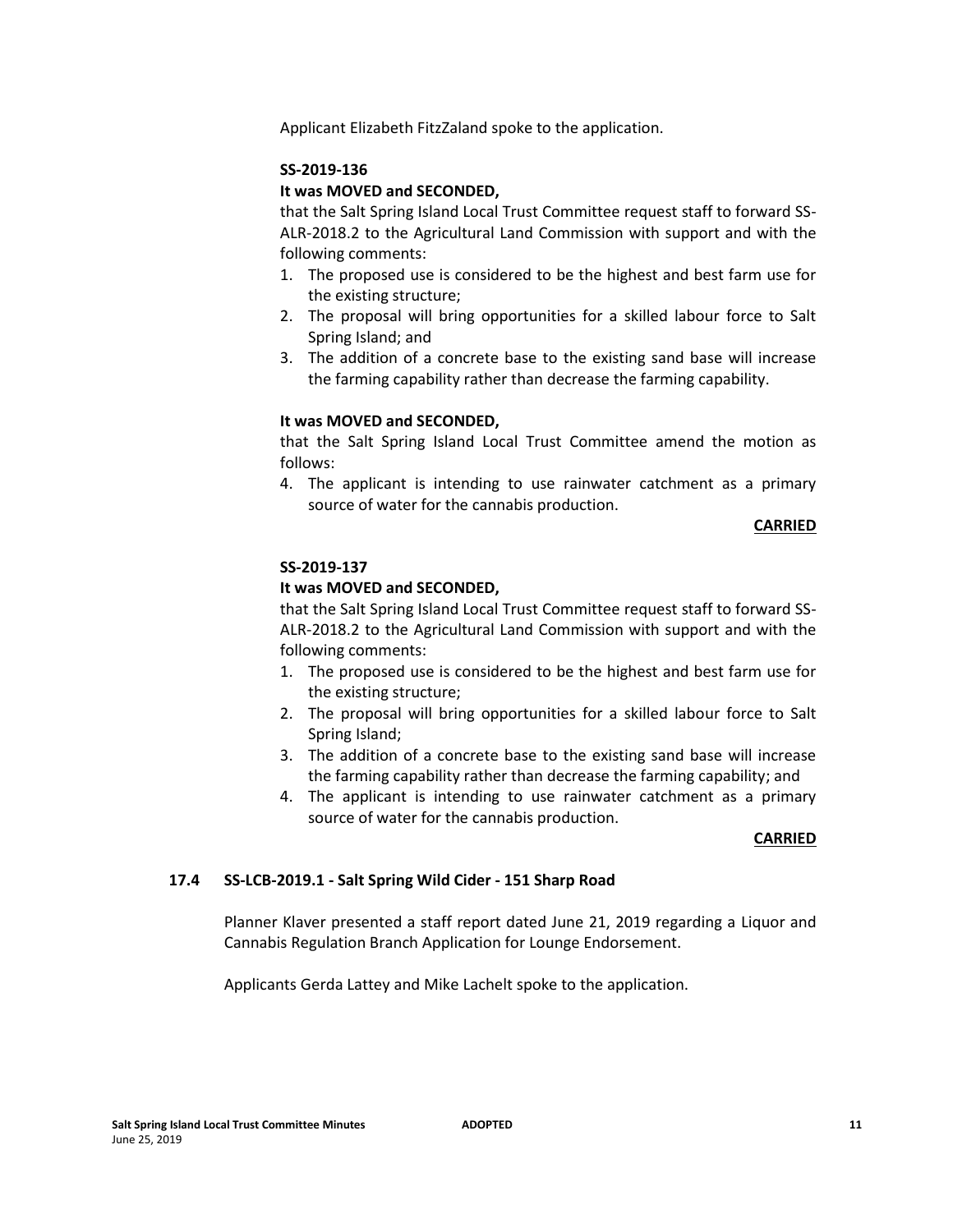## **It was MOVED and SECONDED,**

that the Salt Spring Island Local Trust Committee has considered the location of the Salt Spring Wild Cider House and Distillery Ltd. establishment and the proposed hours of liquor service and provides the following comments to the Liquor and Cannabis Regulation Branch (LCRB) in considering this application:

- 1. The potential impacts of noise on the community in the immediate vicinity of the establishment would be minimal due to the decision to exclude amplified music and pub-style games as conditions of the LCRB lounge application.
- 2. The potential impacts of occupancy on the community in the immediate vicinity of the establishment would continue to remain, however with the improved onsite parking area on the property and signage additions, traffic congestion on Sharp Road has been significantly mitigated.
- 3. The impacts on the community if the application is approved would be beneficial as residents and visiting tourists value the cidery in the community.
- 4. The Local Trust Committee recommends the application be approved*.*

**CARRIED**

The meeting recessed at 1:55 p.m. and reconvened at 1:57 p.m.

#### **17.5 SS-ALR-2018.3 - D. Lauzon - 1200 Beddis Road, SSI**

Planner Gordon presented a staff report dated June 14, 2019 regarding a Subdivision Application (Boundary Adjustment) in the Agricultural Land Reserve.

Applicant Deborah Lauzon spoke to the application.

#### **SS-2019-139**

# **It was MOVED and SECONDED,**

that the Salt Spring Island Local Trust Committee request staff to forward application SS-ALR-2018.3 to the Agricultural Land Commission with support, for the following reasons:

- 1. The application is supported by the Salt Spring Island Agricultural Advisory Planning Commission;
- 2. The application is generally supported by Agricultural policies in the Salt Spring Island Official Community Plan;
- 3. The subdivision would be permitted to proceed under the subdivision regulations in the Salt Spring Island Land Use Bylaw No. 355.

#### **CARRIED**

# **17.6 SS-LCRB-2019.2 - C. Philp, Leaf Compassion Inc. (Platinum Cannabis) - 105-109 McPhillips Avenue, SSI**

Planner Gordon presented a staff report dated June 14, 2019 regarding an Application Referral to Permit Cannabis Retail Sales.

Representative of the applicant Kyle Cheyne spoke to the application.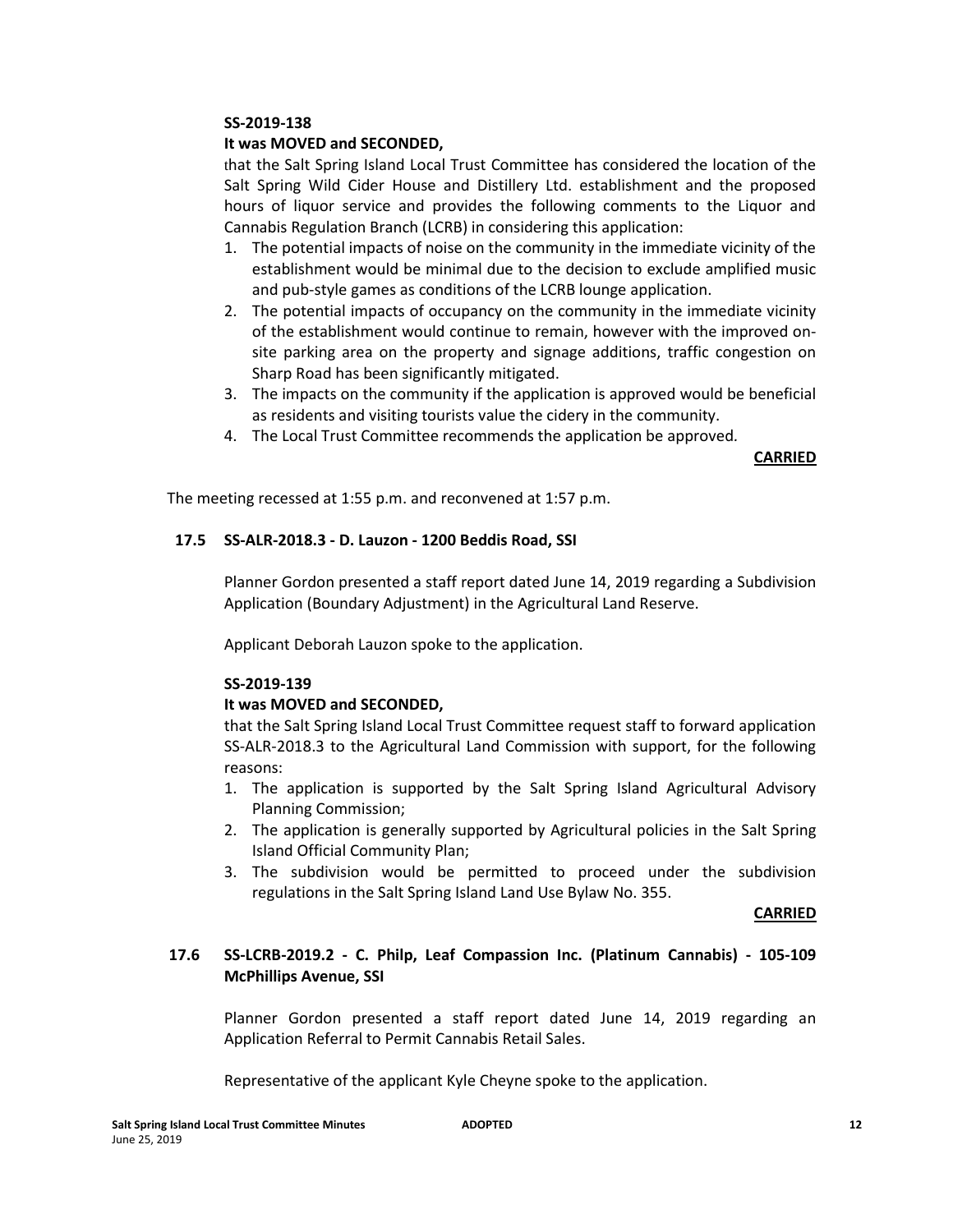## **It was MOVED and SECONDED,**

that the Salt Spring Island Local Trust Committee directs staff to send a response to the Liquor and Cannabis Regulation Branch regarding the Leaf Compassion Cannabis Retail Sales license application for 105-109 McPhillips Ave that states:

- 1. The Salt Spring Island Local Trust Committee has considered the location of the proposed Cannabis Retail Sales licence application;
- 2. The potential impacts of the noise in the immediate vicinity of the establishment would be minimal;
- 3. The impacts on the community if the application is approved would be negligible;
- 4. The Local Trust Committee recommends the application be approved.

#### **CARRIED**

# **SS-2019-141**

# **It was MOVED and SECONDED,**

that the Salt Spring Island Local Trust Committee directs staff to include a record of the community consultation and correspondence with the response to the Liquor and Cannabis Regulation Branch regarding the Leaf Compassion Cannabis Retail Sales license application.

#### **CARRIED**

# **17.7 SS-ALR-2019.1 - J. Lefebvre - 641 Fulford-Ganges Road, SSI**

RPM Cermak presented a staff report dated June 14, 2019 regarding a Non-Farm Use Application in the Agricultural Land Reserve for an Existing Bed & Breakfast Operation.

Applicant John Lefebvre spoke to the application.

# **SS-2019-142**

# **It was MOVED and SECONDED,**

that the Salt Spring Island Local Trust Committee decline forwarding application SS-ALR-2019.1 to the Agricultural Land Commission for the following reasons:

- 1. The proposal conflicts with the intent of the Islands Trust Policy Statement with respect to the preservation of agricultural land, the protection, and encouragement of farming, the support farm economic viability without compromising agricultural land, and the protection of productive soils.
- 2. The proposal is contrary to Official Community Plan policies regarding the Agriculture land use designation, bed and breakfast operations, home-based business use, and the non-farm use of land within the Agricultural Land Reserve.

#### **CARRIED**

# **SS-2019-143**

#### **It was MOVED and SECONDED,**

that the Salt Spring Island Local Trust Committee request staff to notify the Agricultural Land Commission of the decision regarding SS-ALR-2019.1.

#### **CARRIED**